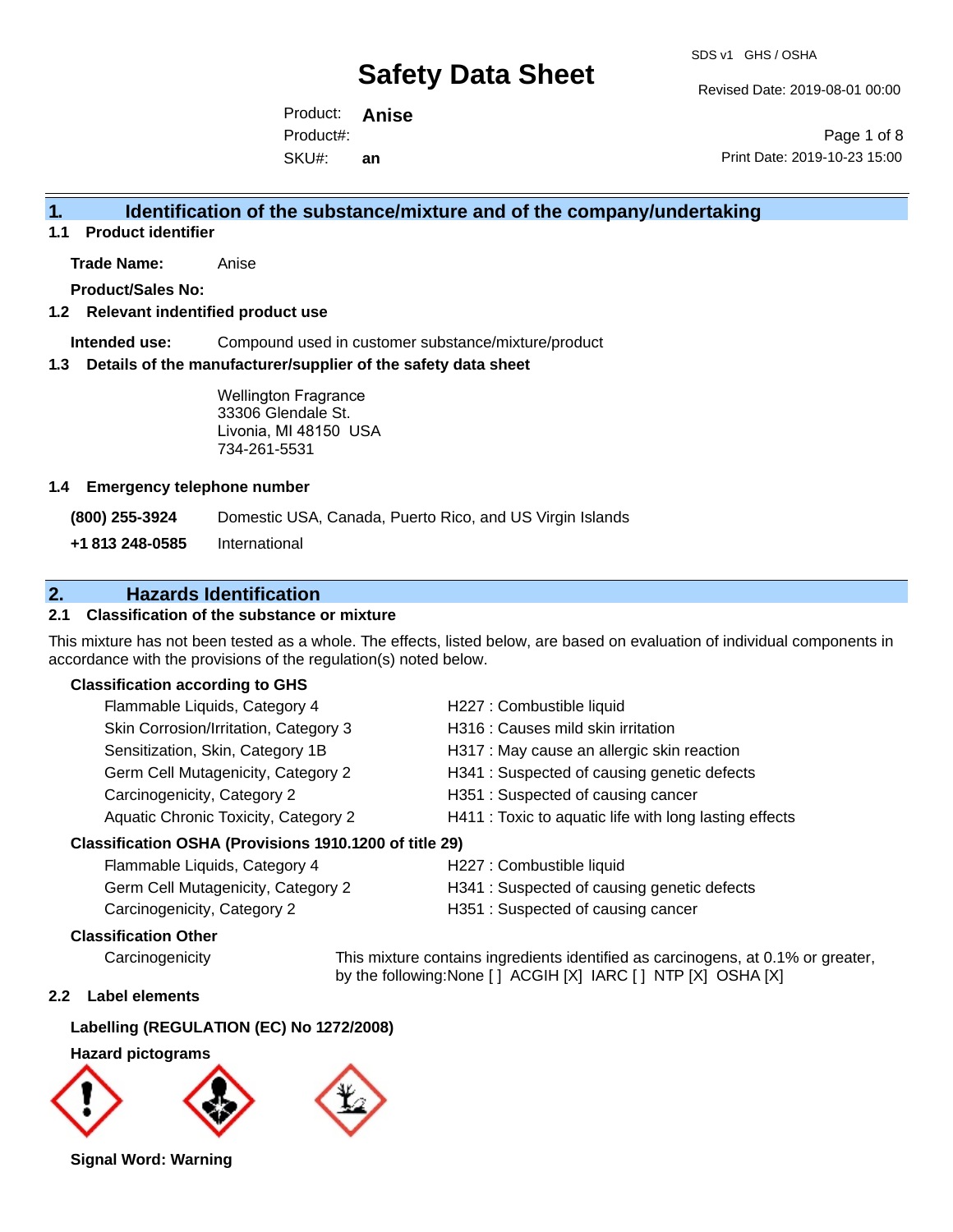Revised Date: 2019-08-01 00:00

Product: **Anise** SKU#: Product#: **an**

Page 2 of 8 Print Date: 2019-10-23 15:00

| <b>Hazard statments</b>         |                                                                                                                                       |
|---------------------------------|---------------------------------------------------------------------------------------------------------------------------------------|
| H <sub>227</sub>                | Combustible liquid                                                                                                                    |
| H316                            | Causes mild skin irritation                                                                                                           |
| H317                            | May cause an allergic skin reaction                                                                                                   |
| H341                            | Suspected of causing genetic defects                                                                                                  |
| H <sub>351</sub>                | Suspected of causing cancer                                                                                                           |
| H411                            | Toxic to aquatic life with long lasting effects                                                                                       |
| <b>Precautionary Statements</b> |                                                                                                                                       |
| <b>Prevention:</b>              |                                                                                                                                       |
| P <sub>201</sub>                | Obtain special instructions before use                                                                                                |
| P <sub>202</sub>                | Do not handle until all safety precautions have been read and understood                                                              |
| P <sub>235</sub>                | Keep cool                                                                                                                             |
| P272                            | Contaminated work clothing should not be allowed out of the workplace                                                                 |
| P273                            | Avoid release to the environment                                                                                                      |
| P281                            | Use personal protective equipment as required                                                                                         |
| <b>Response:</b>                |                                                                                                                                       |
| $P302 + P352$                   | IF ON SKIN: Wash with soap and water                                                                                                  |
| $P308 + P313$                   | IF exposed or concerned: Get medical advice/attention                                                                                 |
| P313                            | Get medical advice/attention                                                                                                          |
| $P333 + P313$                   | If skin irritation or a rash occurs: Get medical advice/attention                                                                     |
| P363                            | Wash contaminated clothing before reuse                                                                                               |
| P370 + P378                     | In case of fire: Use Carbon dioxide (CO2), Dry chemical, or Foam for extinction. Do not use<br>a direct water jet on burning material |
| P391                            | <b>Collect Spillage</b>                                                                                                               |
| Othor Horordo                   |                                                                                                                                       |

**2.3 Other Hazards**

#### **no data available**

## **3. Composition/Information on Ingredients**

### **3.1 Mixtures**

This product is a complex mixture of ingredients, which contains among others the following substance(s), presenting a health or environmental hazard within the meaning of the UN Globally Harmonized System of Classification and Labeling of Chemicals (GHS):

| CAS#<br>Ingredient | EC#                               | Conc.<br>Range | <b>GHS Classification</b>           |
|--------------------|-----------------------------------|----------------|-------------------------------------|
| 4180-23-8          | 224-052-0                         | $5 - 10 \%$    | H303; H316; H317; H401              |
|                    | trans-Anethole $[(E)$ -Anethole]  |                |                                     |
| 140-67-0           | 205-427-8                         | $5 - 10 \%$    | H227; H302; H316; H317; H341; H351; |
|                    | benzen, 1-methoxy-4-(2-propenyl)- |                | H402                                |
| 5989-27-5          | 227-813-5                         | $2 - 5%$       | H226; H304; H315; H317; H400; H410  |
| Limonene           |                                   |                |                                     |
| 6485-40-1          | 229-352-5                         | $2 - 5 \%$     | H227; H313; H317; H401              |
| l-Carvone          |                                   |                |                                     |
|                    |                                   |                |                                     |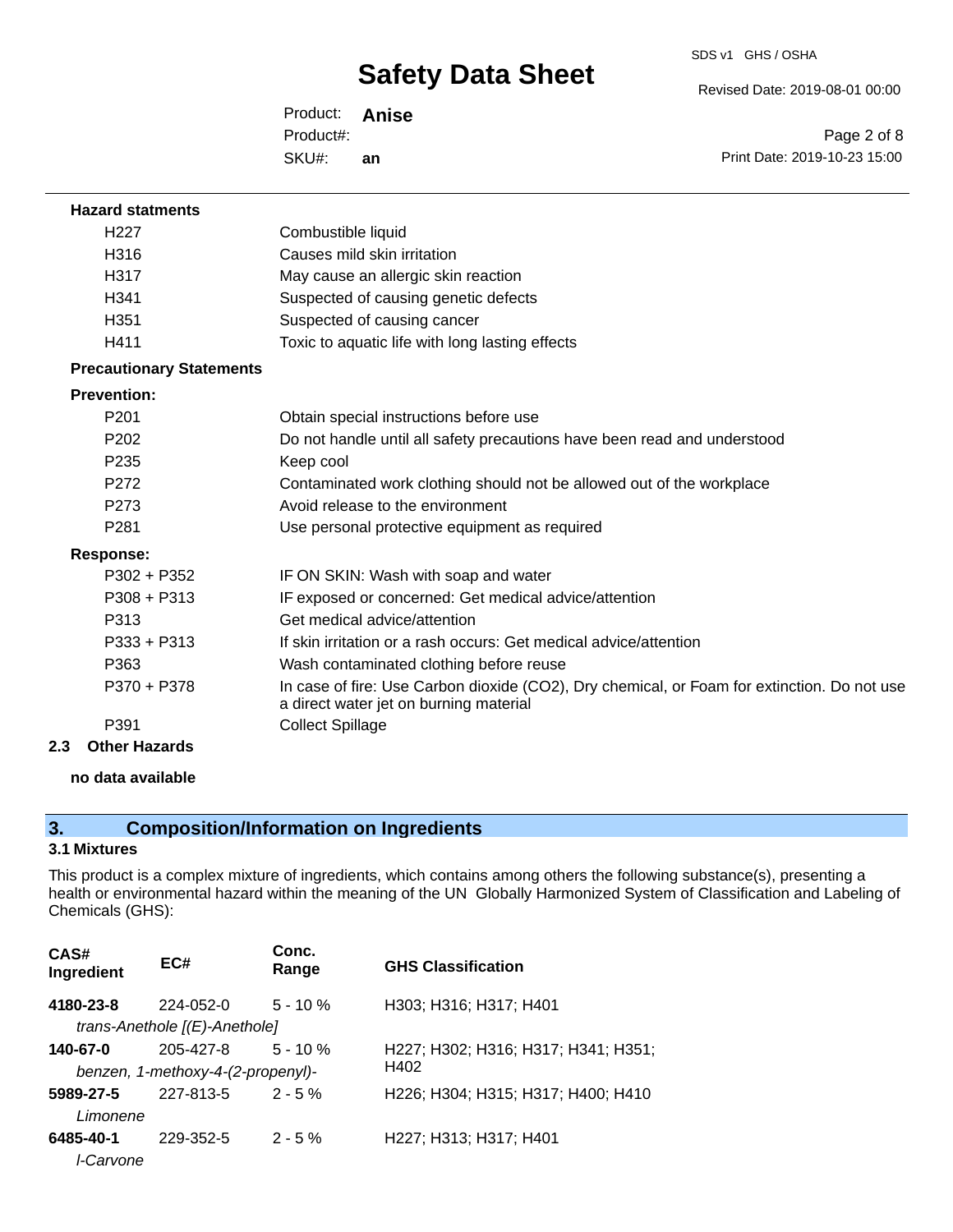SDS v1 GHS / OSHA

Revised Date: 2019-08-01 00:00

Product: **Anise** SKU#: Product#: **an**

Page 3 of 8 Print Date: 2019-10-23 15:00

| CAS#<br>Ingredient                     | EC#                                          | Conc.<br>Range | <b>GHS Classification</b>                   |
|----------------------------------------|----------------------------------------------|----------------|---------------------------------------------|
| 78-70-6<br>Linalool                    | 201-134-4                                    | $2 - 5%$       | H227; H303; H315; H317; H319; H402          |
| 80-56-8<br>pinene                      | 201-291-9                                    | $1 - 2 \%$     | H226; H302; H304; H315; H317; H400;<br>H410 |
| 128-37-0                               | 204-881-4<br><b>Butylated hydroxytoluene</b> | $1 - 2 \%$     | H316; H400; H410                            |
| $93 - 15 - 2$<br><b>Methyl Eugenol</b> | 202-223-0                                    | $0.1 - 1.0 \%$ | H302; H341; H351                            |
| 515-69-5<br>alpha bisabolol            | 208-205-9                                    | $0.1 - 1.0 \%$ | H317; H411                                  |

See Section 16 for full text of GHS classification codes

See Section 16 for full text of GHS classification codes which where not shown in section 2

Total Hydrocarbon Content (%  $w/w$ ) = 5.78

# **4.** First Aid Measures<br>**4.1** Description of first aid meas

#### **4.1 Description of first aid measures**

| Inhalation:                                                     | Remove from exposure site to fresh air and keep at rest.<br>Obtain medical advice.                            |
|-----------------------------------------------------------------|---------------------------------------------------------------------------------------------------------------|
| Eye Exposure:                                                   | Flush immediately with water for at least 15 minutes.<br>Contact physician if symptoms persist.               |
| <b>Skin Exposure:</b>                                           | Remove contaminated clothes. Wash thoroughly with water (and soap).<br>Contact physician if symptoms persist. |
| Ingestion:                                                      | Rinse mouth with water and obtain medical advice.                                                             |
| 4.2 Most important symptoms and effects, both acute and delayed |                                                                                                               |
| <b>Symptoms:</b>                                                | no data available                                                                                             |
| Risks:                                                          | Refer to Section 2.2 "Hazard Statements"                                                                      |
|                                                                 | A 2 Indication of any immodiate medical attention and coopial treatment needed                                |

- **4.3 Indication of any immediate medical attention and special treatment needed**
	-

**Treatment:** Refer to Section 2.2 "Response"

| 5.<br><b>Fire-Fighting measures</b>                       |                                                   |
|-----------------------------------------------------------|---------------------------------------------------|
| <b>Extinguishing media</b><br>5.1                         |                                                   |
| Suitable:                                                 | Carbon dioxide (CO2), Dry chemical, Foam          |
| Unsuitable                                                | Do not use a direct water jet on burning material |
| 5.2 Special hazards arising from the substance or mixture |                                                   |
| During fire fighting:                                     | Water may be ineffective                          |
| <b>Advice for firefighters</b><br>5.3                     |                                                   |
| <b>Further information:</b>                               | Standard procedure for chemical fires             |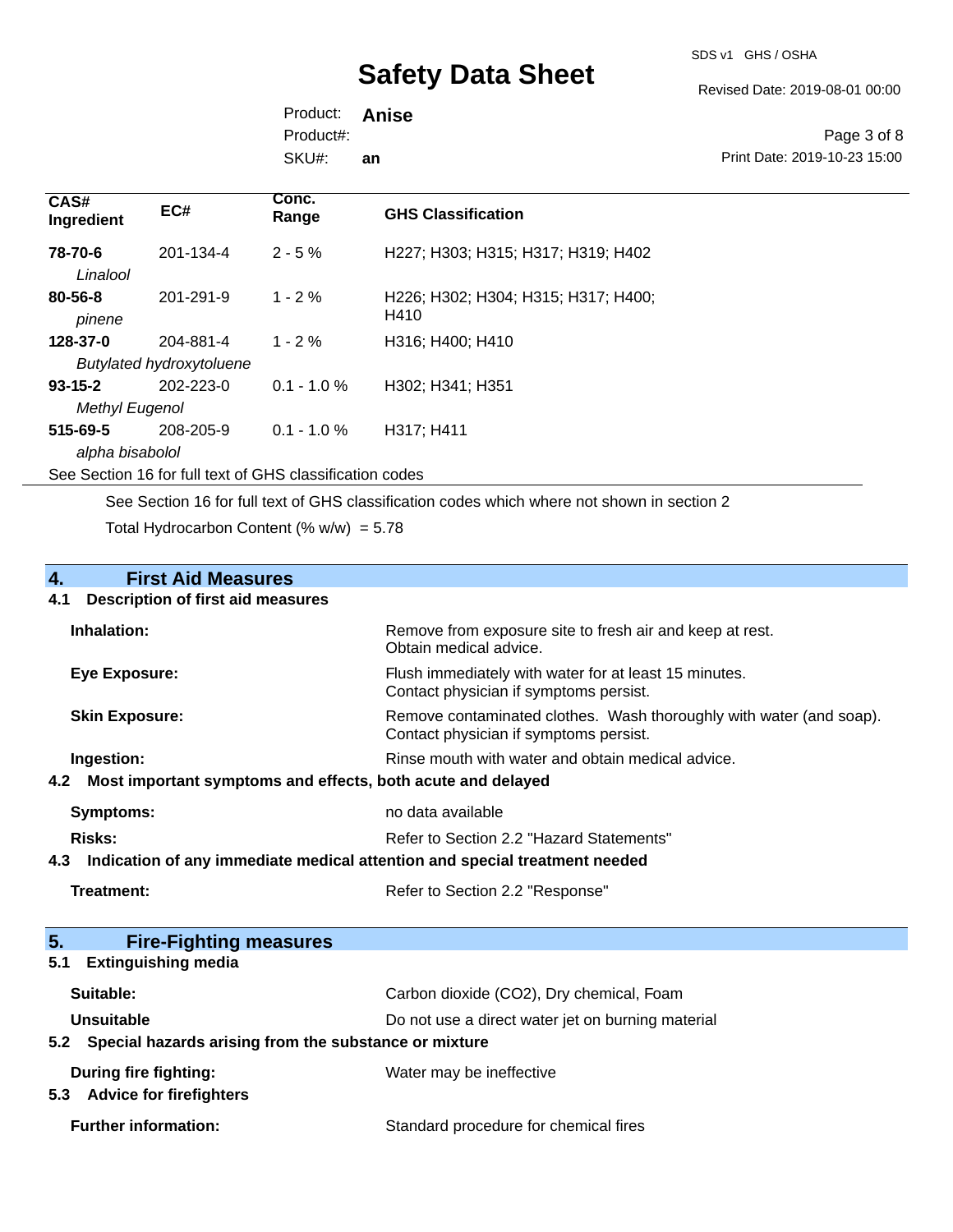Revised Date: 2019-08-01 00:00

Product: **Anise** SKU#: Product#: **an**

Page 4 of 8 Print Date: 2019-10-23 15:00

#### **6. Accidental Release Measures**

#### **6.1 Personal precautions, protective equipment and emergency procedures**

Avoid inhalation and contact with skin and eyes. A self-contained breathing apparatus is recommended in case of a major spill.

#### **6.2 Environmental precautions**

Keep away from drains, soil, and surface and groundwater.

#### **6.3 Methods and materials for containment and cleaning up**

Clean up spillage promptly. Remove ignition sources. Provide adequate ventilation. Avoid excessive inhalation of vapors. Gross spillages should be contained by use of sand or inert powder and disposed of according to the local regulations.

#### **6.4 Reference to other sections**

Not Applicable

#### **7. Handling and Storage**

#### **7.1 Precautions for safe handling**

Apply according to good manufacturing and industrial hygiene practices with proper ventilation. Do not drink, eat or smoke while handling. Respect good personal hygiene.

#### **7.2 Conditions for safe storage, including any incompatibilities**

Store in a cool, dry and ventilated area away from heat sources and protected from light in tightly closed original container. Avoid uncoated metal container. Keep air contact to a minimum.

#### **7.3 Specific end uses**

No information available

### **8. Exposure Controls/Personal Protection**

#### **8.1 Control parameters**

| <b>Exposure Limits:</b>      |        |                                 |       |                                            |      |             |
|------------------------------|--------|---------------------------------|-------|--------------------------------------------|------|-------------|
| <b>Component</b>             |        |                                 | ACGIH | ACGIH<br>TWA ppm STEL ppm TWA ppm STEL ppm | OSHA | <b>OSHA</b> |
| 128-37-0                     |        | <b>Butylated hydroxytoluene</b> |       |                                            |      |             |
| $80 - 56 - 8$                | pinene |                                 | 20    |                                            |      |             |
| <b>Engineering Controls:</b> |        | Use local exhaust as needed.    |       |                                            |      |             |

#### **8.2 Exposure controls - Personal protective equipment**

| Eye protection:                | Tightly sealed goggles, face shield, or safety glasses with brow guards and side shields, etc.<br>as may be appropriate for the exposure |
|--------------------------------|------------------------------------------------------------------------------------------------------------------------------------------|
| <b>Respiratory protection:</b> | Avoid excessive inhalation of concentrated vapors. Apply local ventilation where appropriate.                                            |
| <b>Skin protection:</b>        | Avoid Skin contact. Use chemically resistant gloves as needed.                                                                           |

#### **9. Physical and Chemical Properties**

#### **9.1 Information on basic physical and chemical properties**

**Appearance:** Liquid **Odor:** Conforms to Standard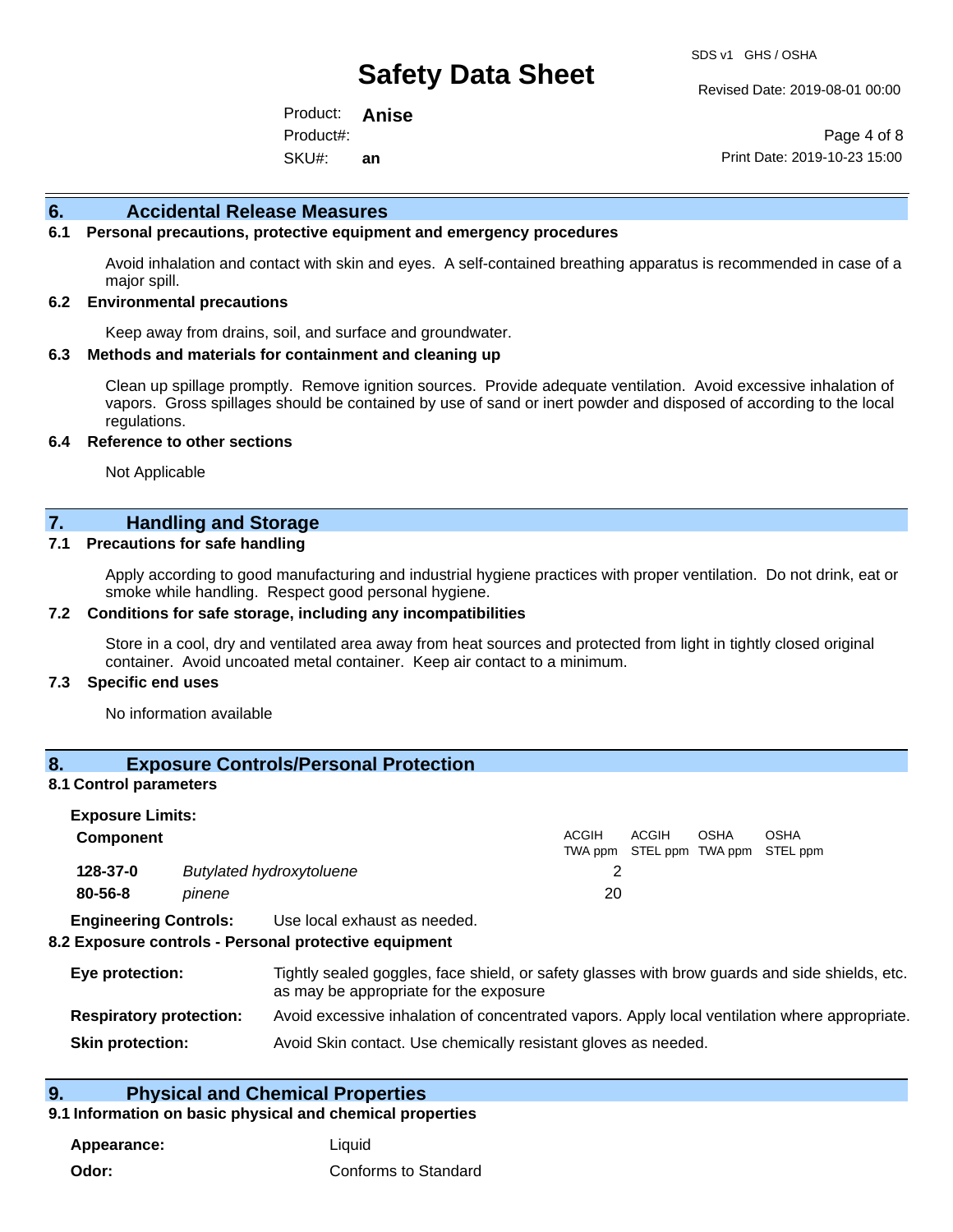SDS v1 GHS / OSHA

Revised Date: 2019-08-01 00:00

Product: **Anise** SKU#: Product#: **an**

Page 5 of 8 Print Date: 2019-10-23 15:00

| Color:                       | Colorless to Nearly Colorless G0 |
|------------------------------|----------------------------------|
| <b>Viscosity:</b>            | Liquid                           |
| <b>Freezing Point:</b>       | Not determined                   |
| <b>Boiling Point:</b>        | Not determined                   |
| <b>Melting Point:</b>        | Not determined                   |
| <b>Flashpoint (CCCFP):</b>   | 175 F (79.44 C)                  |
| <b>Auto flammability:</b>    | Not determined                   |
| <b>Explosive Properties:</b> | None Expected                    |
| <b>Oxidizing properties:</b> | None Expected                    |
| Vapor Pressure (mmHg@20 C):  | 0.1149                           |
| %VOC:                        | 0.11                             |
| Specific Gravity @ 25 C:     | 0.9650                           |
| Density @ 25 C:              | 0.9620                           |
| Refractive Index @ 20 C:     | 1.4935                           |
| Soluble in:                  | Oil                              |
|                              |                                  |

### **10. Stability and Reactivity**

| 10.1 Reactivity                         | None                                               |
|-----------------------------------------|----------------------------------------------------|
| <b>10.2 Chemical stability</b>          | Stable                                             |
| 10.3 Possibility of hazardous reactions | None known                                         |
| 10.4 Conditions to avoid                | None known                                         |
| 10.5 Incompatible materials             | Strong oxidizing agents, strong acids, and alkalis |
| 10.6 Hazardous decomposition products   | None known                                         |

#### **11. Toxicological Information**

#### **11.1 Toxicological Effects**

Acute Toxicity Estimates (ATEs) based on the individual Ingredient Toxicity Data utilizing the "Additivity Formula" **Acute toxicity - Oral - (Rat) mg/kg Note Construct Acute Constructs Acute toxicity - Oral - (Rat) mg/kg Note Classified - the classification criteria are not met** Acute toxicity - Dermal - (Rabbit) mg/kg<br>Not classified - the classification criteria are not met Acute toxicity - Inhalation - (Rat) mg/L/4hr Not classified - the classification criteria are not met **Skin corrosion / irritation** Not classified - the classification criteria are not met **Serious eye damage / irritation** Not classified - the classification criteria are not met **Respiratory sensitization** Not classified - the classification criteria are not met **Skin sensitization** May cause an allergic skin reaction Germ cell mutagenicity **Suspected of causing genetic defects** Suspected of causing genetic defects **Carcinogenicity Carcinogenicity** Suspected of causing cancer **Reproductive toxicity** Not classified - the classification criteria are not met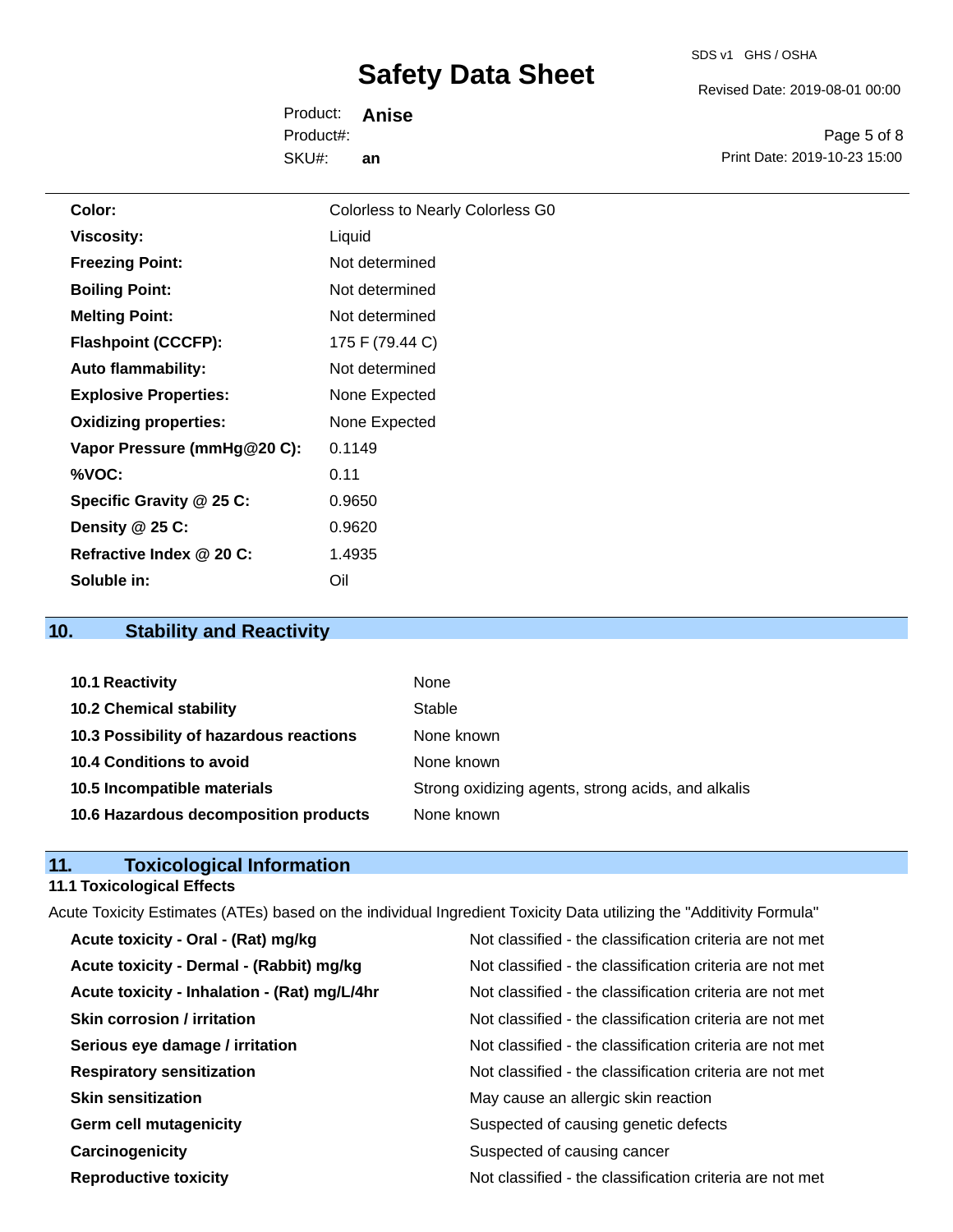SDS v1 GHS / OSHA

Revised Date: 2019-08-01 00:00

| Product: <b>Anise</b>        |    |                                                          |
|------------------------------|----|----------------------------------------------------------|
| Product#:                    |    | Page 6 of 8                                              |
| SKU#:                        | an | Print Date: 2019-10-23 15:00                             |
| า toxicity - single exposure |    | Not classified - the classification criteria are not met |

| Specific target organ toxicity - single exposure   | Not classified - the classification criteria are not met |
|----------------------------------------------------|----------------------------------------------------------|
| Specific target organ toxicity - repeated exposure | Not classified - the classification criteria are not met |
| <b>Aspiration hazard</b>                           | Not classified - the classification criteria are not met |

| 12.<br><b>Ecological Information</b> |                                                          |
|--------------------------------------|----------------------------------------------------------|
| <b>12.1 Toxicity</b>                 |                                                          |
| <b>Acute acquatic toxicity</b>       | Not classified - the classification criteria are not met |
| <b>Chronic acquatic toxicity</b>     | Toxic to aquatic life with long lasting effects          |
| <b>Toxicity Data on soil</b>         | no data available                                        |
| <b>Toxicity on other organisms</b>   | no data available                                        |
| 12.2 Persistence and degradability   | no data available                                        |
| 12.3 Bioaccumulative potential       | no data available                                        |
| 12.4 Mobility in soil                | no data available                                        |
| 12.5 Other adverse effects           | no data available                                        |

### **13. Disposal Conditions**

#### **13.1 Waste treatment methods**

Do not allow product to reach sewage systems. Dispose of in accordance with all local and national regulations. Send to a licensed waste management company.The product should not be allowed to enter drains, water courses or the soil. Do not contaminate ponds, waterways or ditches with chemical or used container.

## **14. Transport Information**

| <b>Marine Pollutant</b>                                       | Yes. Ingredient of greatest environmental impact:<br>5989-27-5: (2 - 5 %) : Limonene |                                     |                   |                 |        |
|---------------------------------------------------------------|--------------------------------------------------------------------------------------|-------------------------------------|-------------------|-----------------|--------|
| <b>Regulator</b>                                              |                                                                                      | <b>Class</b>                        | <b>Pack Group</b> | <b>Sub Risk</b> | UN-nr. |
| U.S. DOT (Non-Bulk)                                           |                                                                                      | Not Regulated - Not Dangerous Goods |                   |                 |        |
| <b>Chemicals NOI</b>                                          |                                                                                      |                                     |                   |                 |        |
| <b>ADR/RID (International Road/Rail)</b>                      |                                                                                      |                                     |                   |                 |        |
| <b>Environmentally Hazardous</b><br>Substance, Liquid, n.o.s. |                                                                                      | 9                                   | Ш                 |                 | UN3082 |
| <b>IATA (Air Cargo)</b>                                       |                                                                                      |                                     |                   |                 |        |
| <b>Environmentally Hazardous</b><br>Substance, Liquid, n.o.s. |                                                                                      | 9                                   | Ш                 |                 | UN3082 |
| <b>IMDG (Sea)</b>                                             |                                                                                      |                                     |                   |                 |        |
| <b>Environmentally Hazardous</b><br>Substance, Liquid, n.o.s. |                                                                                      | 9                                   | Ш                 |                 | UN3082 |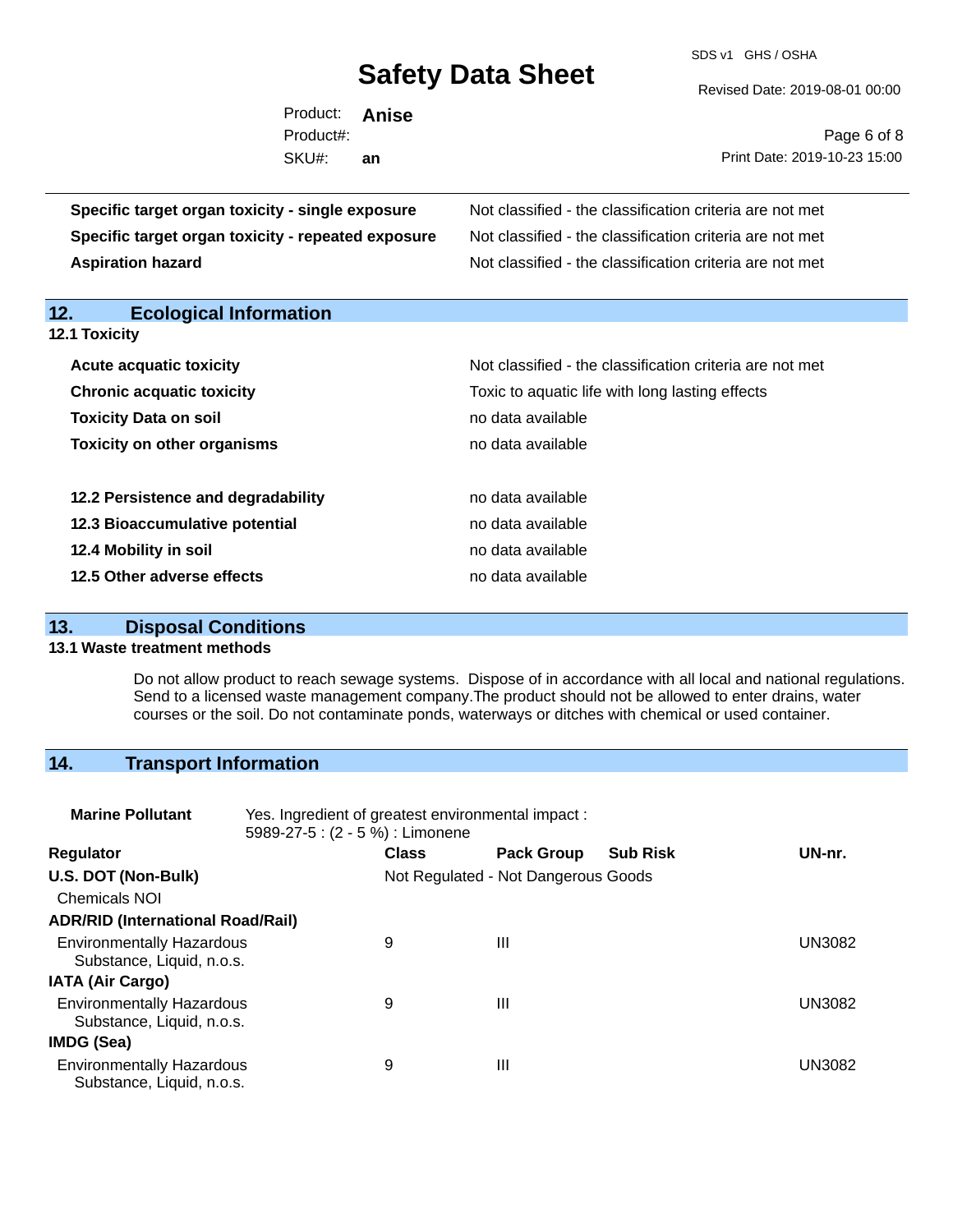SDS v1 GHS / OSHA

Revised Date: 2019-08-01 00:00

Product: **Anise** SKU#: Product#: **an**

Page 7 of 8 Print Date: 2019-10-23 15:00

| 15.<br><b>Regulatory Information</b> |          |                                           |                                     |                                                              |
|--------------------------------------|----------|-------------------------------------------|-------------------------------------|--------------------------------------------------------------|
| <b>U.S. Federal Regulations</b>      |          |                                           |                                     |                                                              |
|                                      |          | <b>TSCA (Toxic Substance Control Act)</b> |                                     | All components of the substance/mixture are listed or exempt |
|                                      |          |                                           | 40 CFR(EPCRA, SARA, CERCLA and CAA) | This product contains the following components:              |
|                                      |          | 6422-86-2 229-176-9 60 - 70 %             |                                     | Dioctyl Tere Phthalate (DOTP)                                |
| <b>U.S. State Regulations</b>        |          |                                           |                                     |                                                              |
|                                      |          | <b>California Proposition 65 Warning</b>  |                                     | This product contains the following components:              |
|                                      |          | $117-81-7$ 204-211-0 60 - 70 %            |                                     | Diethyl Hexyl Phthalate                                      |
|                                      | 140-67-0 | 205-427-8 5 - 10 %                        |                                     | Estragole (Methyl chavicol) (Natural Source)                 |
|                                      | 93-15-2  |                                           | $202 - 223 - 0$ $0.1 - 1.0$ %       | Methyl Eugenol (Natural Source)                              |
| <b>Canadian Regulations</b>          |          |                                           |                                     |                                                              |
| <b>DSL</b>                           |          |                                           |                                     | 100.00% of the components are listed or exempt.              |

### **16. Other Information**

#### **GHS H-Statements referred to under section 3 and not listed in section 2**

| H226 : Flammable liquid and vapour           | H302 : Harmful if swallowed                                    |
|----------------------------------------------|----------------------------------------------------------------|
| H303 : May be harmful if swallowed           | H304 : May be fatal if swallowed and enters airways            |
| H313: May be harmful in contact with skin    | H315 : Causes skin irritation                                  |
| H317 : May cause an allergic skin reaction   | H319 : Causes serious eye irritation                           |
| H400 : Very Toxic to aquatic life            | H401 : Toxic to aquatic life                                   |
| H402 : Harmful to aquatic life               | H410 : Very toxic to aquatic life with long lasting<br>effects |
| <b>Total Fractional Values</b>               |                                                                |
| (TFV) Risk                                   | <b>Risk</b><br>(TFV)                                           |
| (27.17) Aquatic Chronic Toxicity, Category 3 | (8.15) Sensitization, Skin, Category 1B                        |
| (6.93) Carcinogenicity, Category 2           | (6.93) Germ Cell Mutagenicity, Category 2                      |
| (2.72) Aquatic Chronic Toxicity, Category 2  | (2.51) Skin Corrosion/Irritation, Category 3                   |
| (1.14) Sensitization, Skin, Category 1       |                                                                |

#### Remarks

This safety data sheet is based on the properties of the material known to Wellington Fragrance at the time the data sheet was issued. The safety data sheet is intended to provide information for a health and safety assessment of the material and the circumstances, under which it is packaged, stored or applied in the workplace. For such a safety assessment Wellington Fragrance holds no responsibility. This document is not intended for quality assurance purposes.